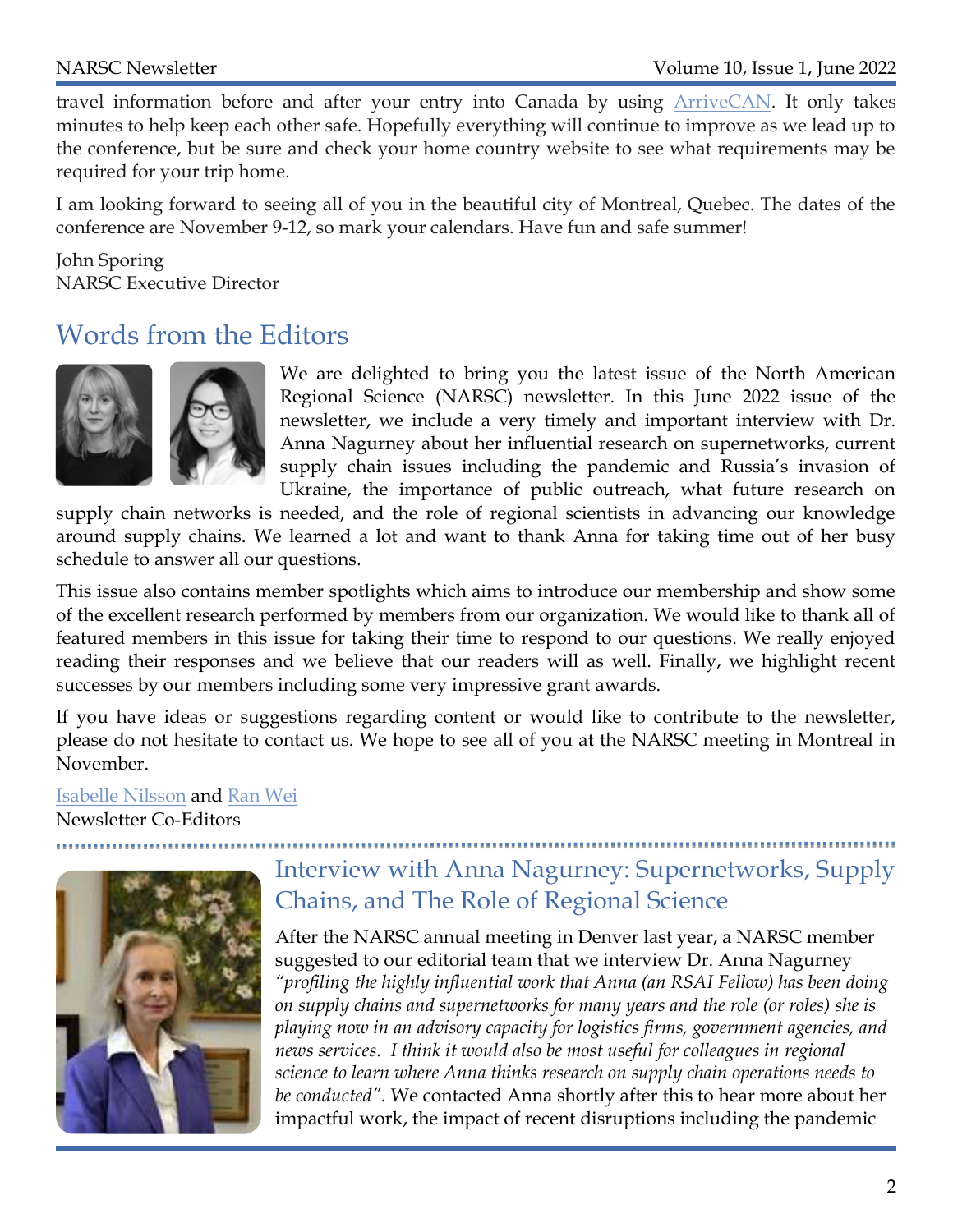and Russia's invasion of Ukraine on supply chain operations, critical areas of future research, and the role of regional scientists in advancing our knowledge around supply chain networks. Please enjoy our interview with Anna below.

#### For those that may not know you, would you please describe who you are (academic background/past and current positions)?

First, let me express my appreciation for this interview!

I am the Eugene M. Isenberg Chair in Integrative Studies at the Isenberg School of Management at the University of Massachusetts Amherst, which I was appointed to in April 2021. Prior to that, since 1998, I was the John F. Smith Memorial Professor of Operations Management at the Isenberg School, where I started out my academic career as an Assistant Professor. I am also the Director of the Virtual Center for Supernetworks, which I founded in 2001. I hold ScB, AB, ScM and PhD degrees from Brown University in Providence, RI. I have been a Fulbrighter twice (in Austria and Italy); was a Visiting Professor at the School of Business, Economics and Law at the University of Gothenburg in Sweden, and was a Distinguished Guest Visiting Professor at the Royal Institute of Technology (KTH) in Stockholm. I was a Visiting Fellow at All Souls College at Oxford University during the 2016 Trinity Term and a Summer Fellow at the Radcliffe Institute for Advanced Study at Harvard in 2017 and 2018. I have held visiting appointments at MIT and at Brown University and was a Science Fellow at the Radcliffe Institute for Advanced Study at Harvard University in 2005-2006.

#### What is your connection to regional science (NARSC and RSAI)?

I have served as a Councilor-at-Large of NARSC and was elected an RSAI Fellow and also received the Walter Isard Award so my association with Regional Science has been both long and very rewarding. I might add that Martin Beckman was on my PhD Committee at Brown University, so I have been very lucky to have been influenced by leaders in Regional Science even during my PhD studies. As an undergraduate, I enjoyed wandering through the library stacks and browsing through and reading books that captured my interest. Seeing, for example, books by Karen R. Polenske, showed me that females can write technical books and, after graduating, I was delighted to meet Karen through NARSC activities. I recall how the two of us were the only females invited to speak at a conference in St. Petersburg at which David E. Boyce also spoke. Karen made sure that local female scholars were put on the program, once we arrived there.

I remember fondly many Regional Science conferences in North America, Europe, and even Australia. My research, as well as personal experiences, and, I might add, even friendships, have been enriched through these professional societies and its members and many luminaries (too many to list but I so appreciate them - those still with us and those who have passed away). I will never forget, for example, Walter Isard coming to my seminar at Cornell University, which was hosted by Kieran Donaghy, on April 1, 2009. Isard passed away at age 91 on November 6, 2010.

#### Could you tell us about your research on supply chains and supernetworks?

My research focuses on network systems from transportation and logistical ones, including supply chains, to financial, economic, social networks and their integration, along with the Internet. Supernetworks are "networks of networks" and supply chains are some of the most fascinating examples of supernetworks. The relevance of supply chains has been dramatically illustrated in the pandemic because of numerous disruptions, which continue now, in various forms, and are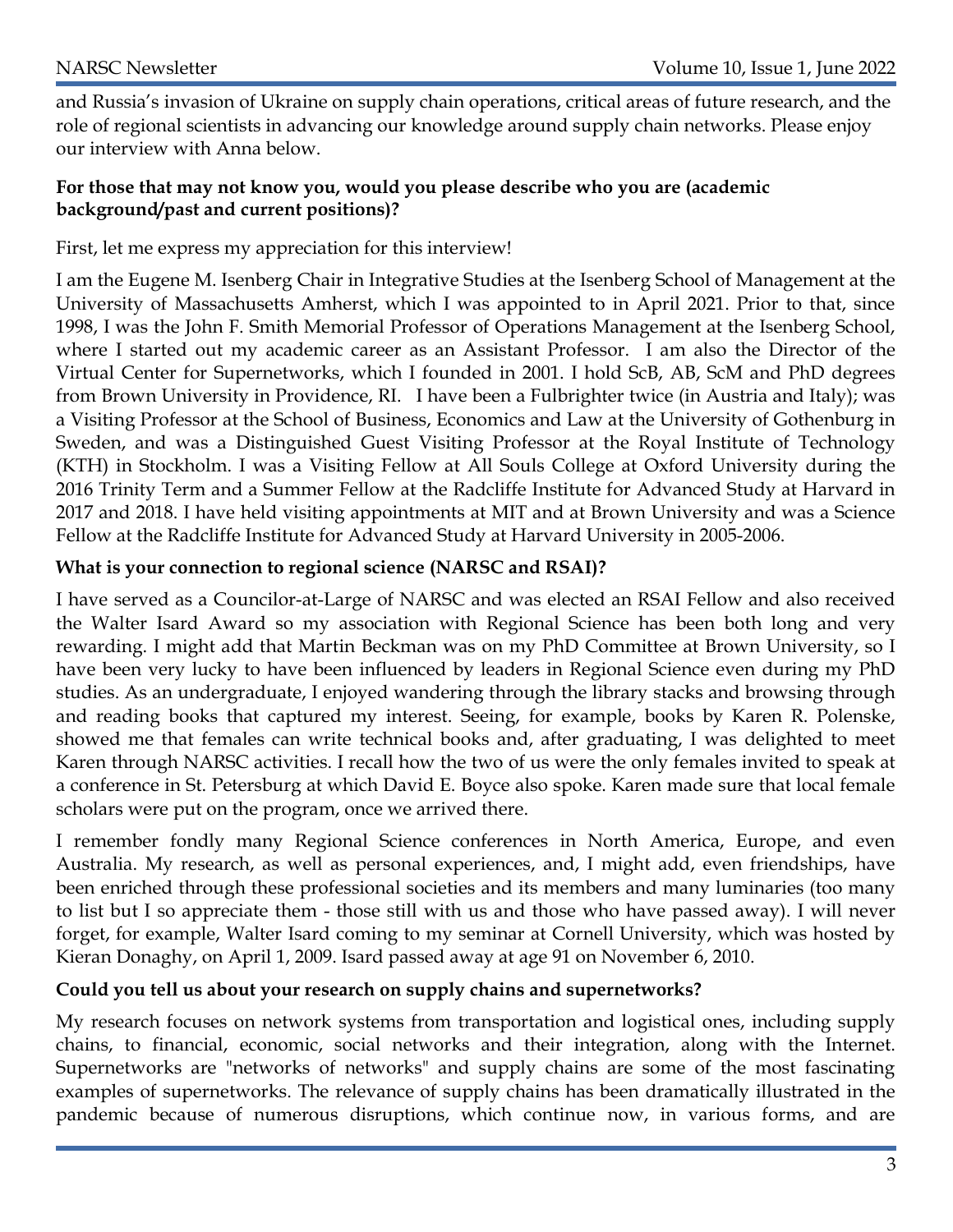exacerbated because of the war against Ukraine. I study and model complex behaviors on networks (and the interactions among network systems) with a goal of providing frameworks and tools for understanding their structure, performance, and resilience. I have also contributed to the understanding of the Braess paradox in transportation networks and the Internet. My team at the Supernetwork Center has been deeply researching supply chains, including those for perishable products, such as food, blood, and pharmaceuticals, as well as supply chain networks in humanitarian logistics and disaster management. With collaborators, I have advanced methodological tools used in game theory, network theory, equilibrium analysis, and dynamical systems.

I have been honored to be recognized for my research on networks with the Kempe Prize from the University of Umea, the Faculty Award for Women from the US National Science Foundation, the University Medal from the University of Catania in Italy, the 2019 Constantin Caratheodory Prize, and the 2020 Harold Larnder Prize, and being elected a Fellow of the RSAI (Regional Science Association International) as well as INFORMS (Institute for Operations Research and the Management Sciences) and the Network Science Society, among other awards.

#### We understand that you have been working on many OpEds during the pandemic and now as the war against Ukraine rages. Could you please tell us a little about the work that you have done in this capacity?

I strongly believe that, once a body of research, with supporting publications, has been completed, that one should "get the news out." For quite a few years, I have been writing OpEds, including articles for The Conversation, which then get reprinted in other media outlets. One then often gets invited to speak on radio and TV news programs. Doing such writing and speaking is important (although it can be quite time-consuming). In the pandemic, my public outreach articles, because of my work on supply chains, focused heavily on vaccine distribution issues, supply chain disruptions, shortages of blood, and even the history of the shipping container and what it did for world trade. The latter article in a few weeks had over 330,000 readers, which further demonstrates the fascination that many have with supply chains and logistics because they have personally felt the impacts of disruptions from food products and PPEs to even high technology products because of shortages of computer chips. One of my articles on blood supply chains influenced national policy in the US and that is very gratifying. Because of my connections to Ukraine, I now respond to media inquiries on the negative impacts of the war and even how supply chain education is changing, which I am doing in real-time, as I teach a class on Humanitarian Logistics and Healthcare!

#### What is your take on the current disruption to the global supply chain network? Obviously, the pandemic played a large role in this, but what are some of the weaknesses of the current global supply chain network that may have made this worse and/or strengths that prevented it from getting even worse?

In the pandemic, we experienced both supply shocks as well as demand shocks and many companies pivoted to address shortcomings, especially those associated with shortages of PPEs, for which there was intense competition. Companies that were agile and adaptive took advantage of electronic commerce, as did many consumers for safety and even convenience reasons. Organizations that supported their workers with enhanced telework sustained or even increased their productivity. Companies and organizations with strong relationships with their partners and suppliers were able to withstand some of the stressors. In the pandemic, we saw the importance of the tools that we have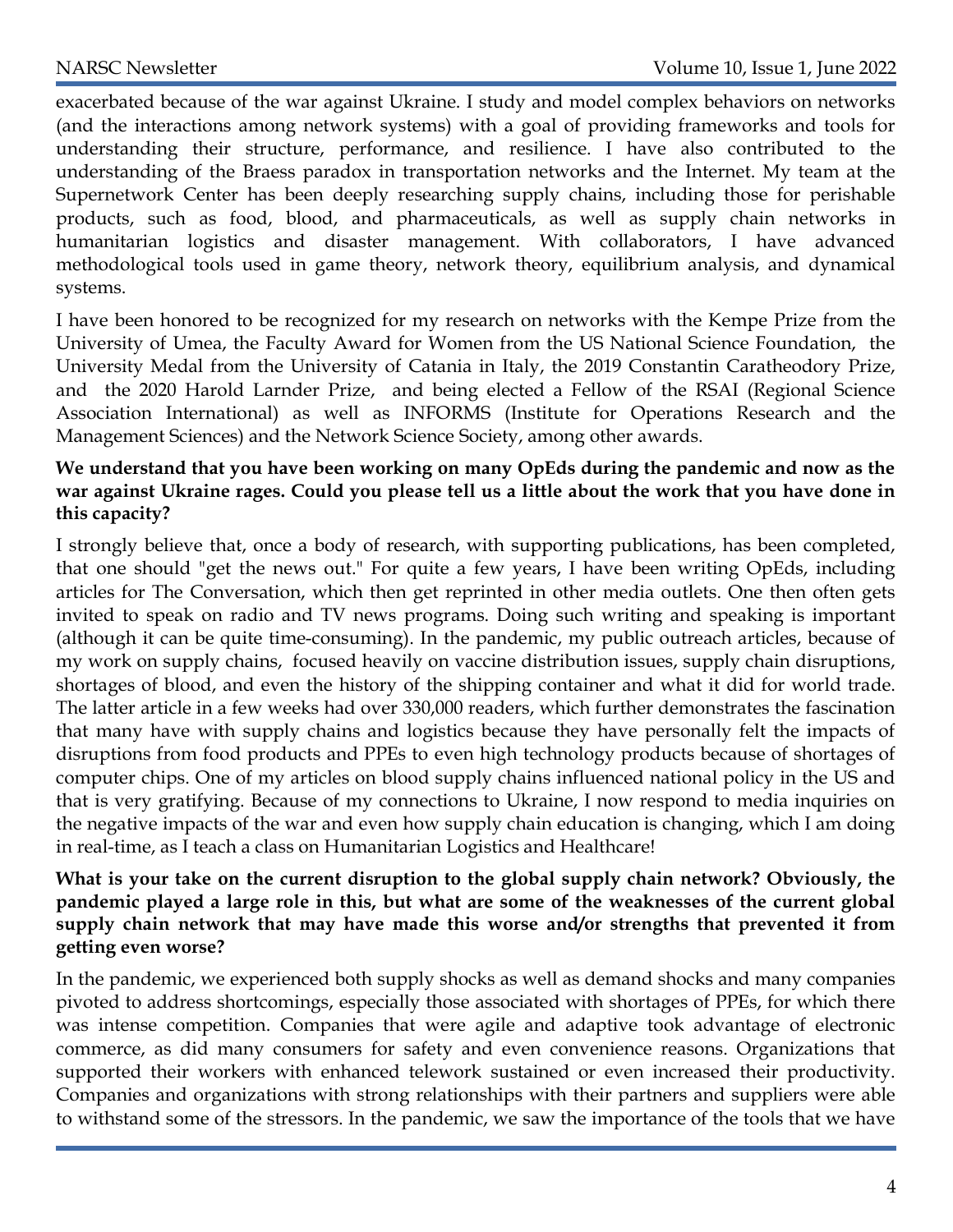developed, including those for addressing congestion management, as major ports in the US suffered from inefficiencies. I believe that using a mindset of "just-in-case" for supply chains will continue to be relevant as well as incorporating multiple criteria in decision-making and resource allocation with risk as well as sustainability and timeliness being weighted heavily.

#### The million (trillion) dollar question, how do we recover from this? What needs to be done to ensure that goods and service flows does not get disrupted to the same extent if we were to face another similar crisis?

The emphasis on cost-reduction and just-in-time clearly showed that we were not adequately prepared when the COVID-19 pandemic struck with even the PPEs in the US National Stockpile, in effect, "perishing" since they had not been replaced in years. I believe that product quality will be a very important feature for consumers and, hence, producers and that we will need to do a lot to mitigate against climate change. I also believe that workers need to be paid wages that they deserve and to have good working conditions so that they can stay healthy, enjoy their work, and be productive. Laborers are critical to product supply chains as well as service supply chains, including those in healthcare. Lessons learned from disaster management can help regions and nations to be better prepared in the next pandemic, with the COVID-19 pandemic being a healthcare disaster not limited to a location or time window, unlike many natural disasters. Supply chains need to be visualized and analyzed as networks and their efficiency/performance quantified, and their components, such as nodes and links, ranked in importance. Stress testing supply chains will continue to be done since valuable information can thus be gathered. Furthermore, restoring peace around the globe, including Ukraine, should be paramount.

#### What effects will Russia's invasion of Ukraine have on the global supply chain and its recovery?

Ukrainian is my first language and I was born in Canada. My parents were WWII refugees from Ukraine. For several years I have served on the Board of Directors and the International Academic Board of the Kyiv School of Economics (KSE), a private university in Ukraine. After the invasion by Russia of Ukraine on February 24, 2022, I was elected Co-Chair of the Board of Directors of KSE. The leadership and faculty of KSE have done incredible work in the time of war in having online classes; in advising the Ukrainian government; in hosting global thought leaders in speaker series, and also in serving on panels on which they provide updates on the war and its horrific impacts. They have done an outstanding job in public outreach and in speaking to the media to provide information. Several times (and I have personally seen this because of my participation in various meetings and online events), they have had to hurry to shelters as the air raid sirens wail but then they manage to continue. The President of KSE, Tymofiy Mylovanov, is one of the co-authors of "The Blueprint for the Reconstruction of Ukraine." The report highlights the importance of rebuilding critical infrastructure networks and in "building back better" and in investing in human capital. Clearly, the research that we have done at the Supernetwork Center is highly relevant in the recovery and the reconstruction of Ukraine.

Ukraine has been called the "breadbasket of Europe." It is known for its rich soil and for the wheat, barley, corn, and sunflower oil, to start, of the agricultural products that it grows and exports. Many MENA (Middle Eastern and North African) countries depend on Ukraine's agricultural exports with even countries in Europe as well as China benefiting from them. The unlawful, unjust war by Russia against Ukraine, a sovereign nation, has resulted in the blockading of ports, the mining of the Black Sea and of agricultural lands, plus the theft of produce and the destruction of warehouses. I am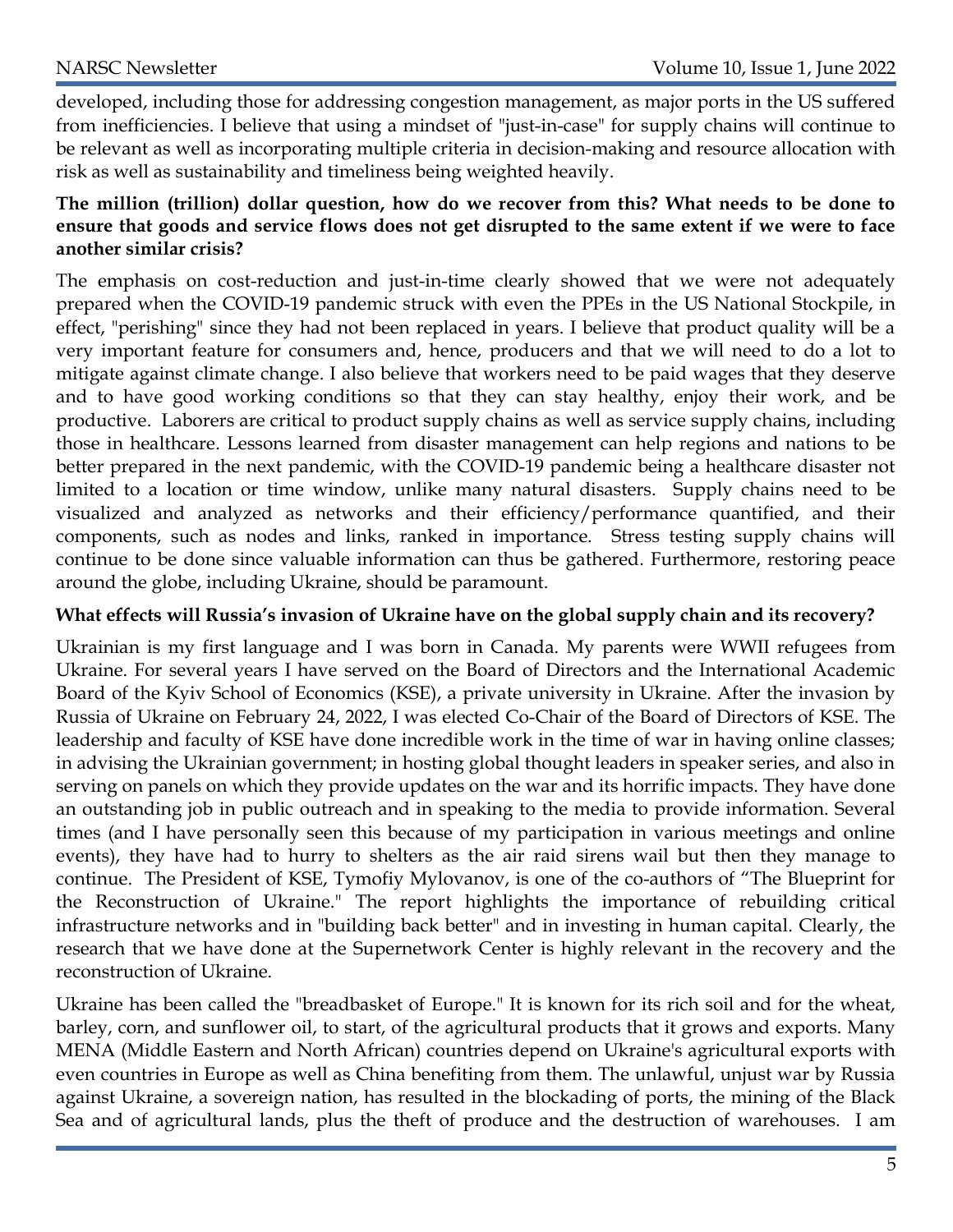reminded of the Holodomor, under Stalin, in which millions of Ukrainians, and others in the USSR, died of hunger and starvation because of government-instituted policies. Farmers in Ukraine now have had challenges in procuring fuel for their machinery and extreme difficulties in getting their products to market. This will lead to a tsunami of hunger and rising food insecurity. Historically, the World Food Programme obtained 50% of its wheat from Ukraine, which will, clearly, not be possible now because of the war. The reduction in needed food supplies will add to the pain and suffering of those in great need. We are already seeing sharply rising commodity prices with supplies of food, energy, and fertilizers disrupted.

It is important to also recognize that Ukraine is the source of about 50% of the globe's neon gas, which is needed to produce semiconductor chips. In addition, Ukraine and Russia are the world's leading producers of metals such as copper, nickel, and iron, plus of palladium and platinum, important raw materials.

Global supply chains, already were highly stressed in the pandemic and, increasingly so, even now, with the zero COVID policy followed by China with major lockdowns of its cities. Russia's war against Ukraine has exacerbated the challenges and the uncertainty, with major issues for global trade as new sources for products need to be identified and even modes of transportation and trade routes. The increase in heightened geopolitical risk is a feature of global supply chains that will be studied and will need to be addressed deeply.

#### What do you think are some critical areas of research that needs to be conducted on supply chain operations? And what role do regional scientists play in advancing the knowledge around supply chain operations?

Thank you so much for all the highly relevant questions!

In the pandemic, I have been, literally, obsessed with the need to include labor into rigorous models of supply chain networks. With so many workers suffering, many losing their lives, I focused on the development of both optimization and game theory models, which include the availability of labor, under different sets of constraints, labor productivity, wages (both endogenous and exogenous), and even investments in labor, to identify the impacts of various disruptions to supply chains on product flows, product prices, as well as costs and profits of firms. I have also worked on integrating migration flows into supply chain networks. Some of the models explicitly make use of supernetwork constructs and I have been honored for several of the journal articles with awards from Editors.

There are numerous topics surrounding supply chains that need further research and study and that regional scientists can contribute to from the study of the implementation of greater transparency, even with the use of technologies such as blockchain, to the development of cooperative game theory models for addressing issues of climate change and assisting in the development of policies for sustainability, as well as the construction of methodologies for mapping and stress testing supply chains, with the understanding that there are many distinct supply chains, with special characteristics and features that are dependent on the product under consideration. I also believe that, with the number of disasters growing as well as the people affected by them, whether man-made or ``natural," sudden-onset or quick-onset ones, much more needs to be done in terms of supply chains and disaster management. Links and nodes in critical supply chain networks will need to be invested in and the performance of supply chains monitored.